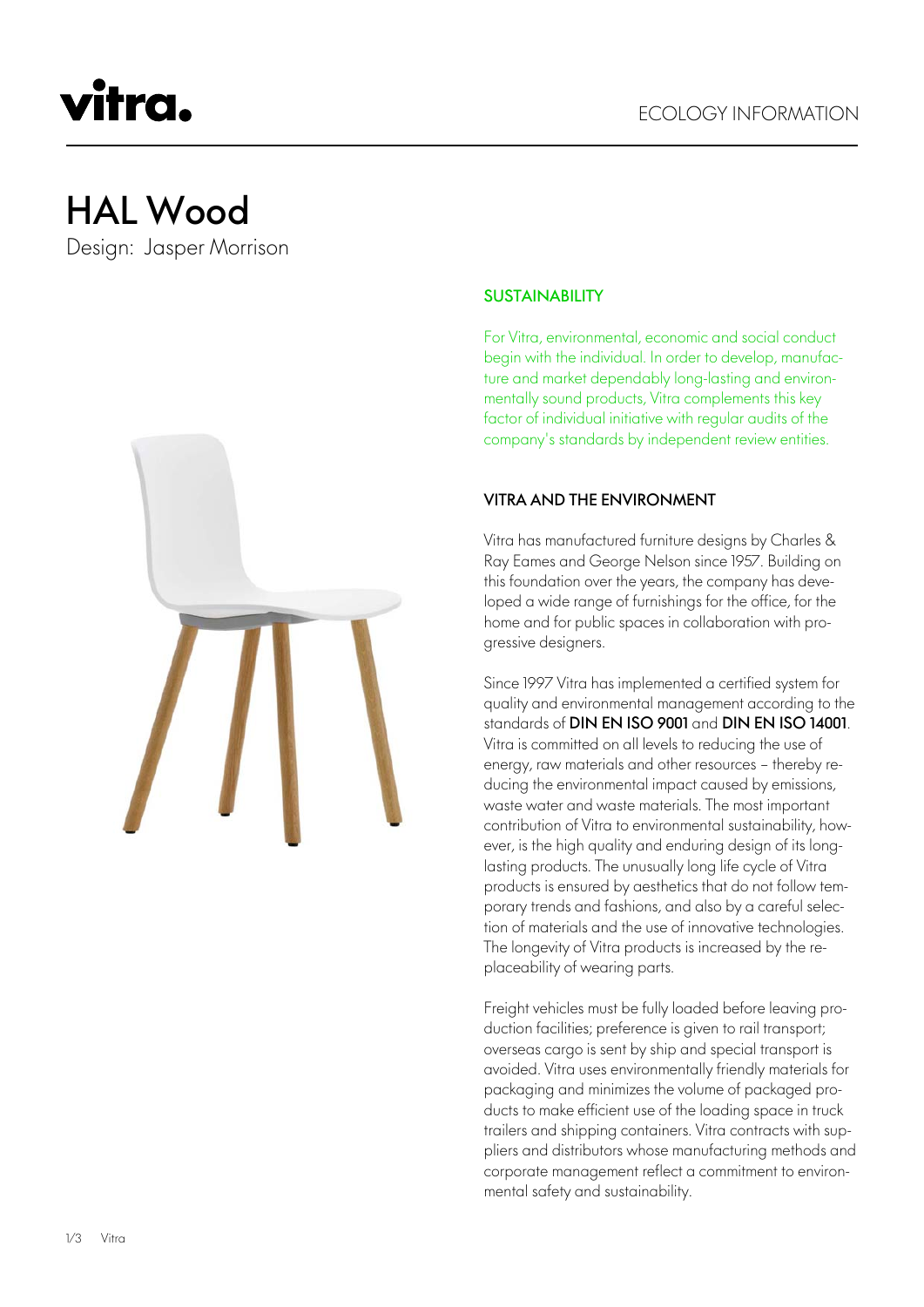# vitra.

# HAL Wood

Design: Jasper Morrison

# MATERIALS

Aluminium is light and durable. Die-cast aluminium components by Vitra are principally made out of remelted alloys which are largely recycled material. When remelting recycled aluminium there is an energy saving of 94% compared to the production of primary aluminium. Aluminium components are 100% recyclable.

Steel is a stable compound of iron and carbon with various added alloys. As the technical properties such as strength and elasticity can be adjusted according to the steel grade, the material can be used flexibly in many different forms. At the end of the product life cycle, steel components can be melted down and completely recycled.

Polypropylene is a very strong thermoplastic synthetic material. With the addition of a small amount of new material, polypropylene can be 100% recycled. In order to facilitate single-variety separation and recycling, all plastic components that are large enough are labelled according to ISO 11469:2000.

Polyamide is a very strong thermoplastic synthetic material. With the addition of a small amount of new material, polyamide can be 100% recycled. In order to facilitate single-variety separation and recycling, all plastic components that are large enough are labelled according to ISO 11469:2000.

Wood and wood products: Wood is a renewable, natural raw material. Wood products like chipboard and MDF have the advantage that they can be processed more easily and flexibly than wood and do not deform at different moisture levels like solid wood. In the production of wood products we partly also use surplus wood from the wood industry and thus help preserve valuable resources. All the wood products used by Vitra satisfy the emission category E1 and therefore emit less than 0.1 ppm formaldehyde.

Natural fibers such as cotton and wool are natural



HAL Wood

components of the cover fabrics by Vitra. All cover fabrics undergo strict quality control tests and satisfy th ecological criteria of the German Consumer Goods Ordinance.

## RECYCLING, PACKAGING AND REUSE OF **PRODUCTS**

Once a product reaches the end of its life cycle, it must be disposed of.

### Recyclability:

HAL Wood is 81 % recyclable when fully separated. Vitra understands the term recyclability to signify only melting down and reuse of raw materials. Polyurethane and wood products, for example, cannot be melted down. However, these materials can be used thermally to generate energy or can be crushed and recycled as materials.

### Proportion of recycled material:

HAL Wood contains 29% recycled material. Using recy-